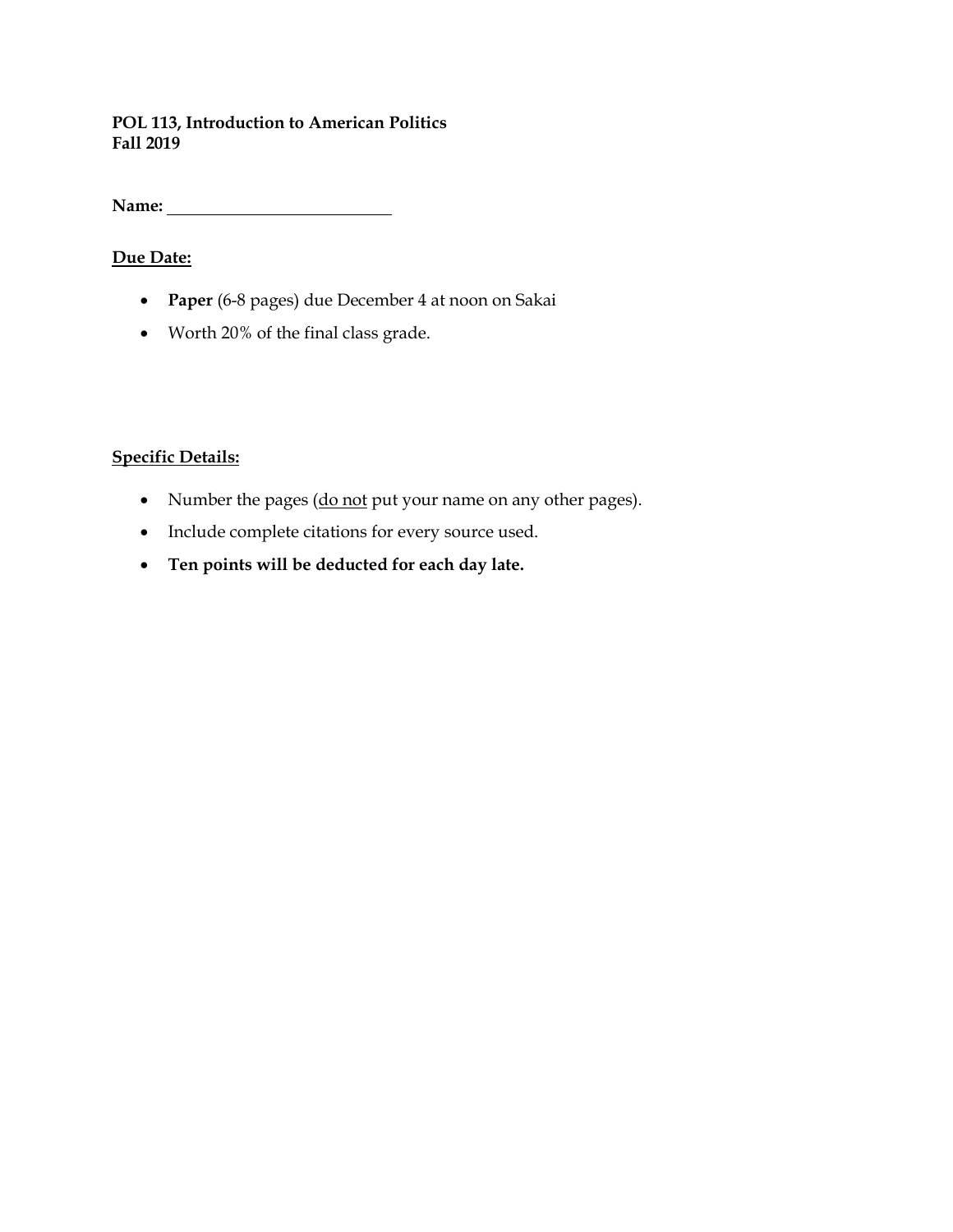### **Longer Paper**

The major focus for the remainder of the course is on political institutions and forces both within and outside of government that push for policy and policy change. On that end, your longer paper prompt focuses on public policy from the perspective of those within and outside of political institutions. Pick a policy area from the list below, and explore how government (presidency/executive branch, Congress, bureaucracy, if appropriate the Supreme Court) and outside actors (interest groups and media in particular, but also individuals outside of government who may be affected by policy) encounter and work within that area of government. You can also work state governments in as well (but this is not a state & local politics class so it's not required or necessary).

The main question for analysis is: what groups have control of policy, and why? The focus here is on power and how power is used, so do not worry about explaining public policy details unless you want to make a case related to how they contribute to your argument on power. You can talk about the ramifications of this control in the conclusion, but as this is also not a public policy course I'm not expecting fully-developed connections here, just a sense of who has power under what you are seeing. As we will discuss throughout the rest of the course, many of these bodies have ways to influence and construct policy, and influence the actors who actually make policy. Who really controls the process and why?

### **Here's a list of potential policy areas you can focus on that regularly involve federal government activities. If there's something outside of this that you want to do, I'm happy to talk to you about that.**

- Agriculture
- Banking
- Commerce
- Criminal Justice (federal level)
- District of Columbia affairs (including questions of statehood)
- Education
- Energy
- Environmental
- Foreign Policy
- Health Care (can also go the Medicare or Medicaid route)
- Infrastructure
- Military and Armed Services (this one can be boiled down further to Veterans' Affairs, Veterans' Health, Veterans' Housing, Military Bases and Base Construction, Procurement (buying new military vehicles and hardware), and Nuclear Weapons, among many other things).
- National Parks
- National Security
- Science
- Space Exploration (NASA)
- Taxation
- Territorial (you can go down further and talk about Puerto Rico or one of the other territories by itself as well)